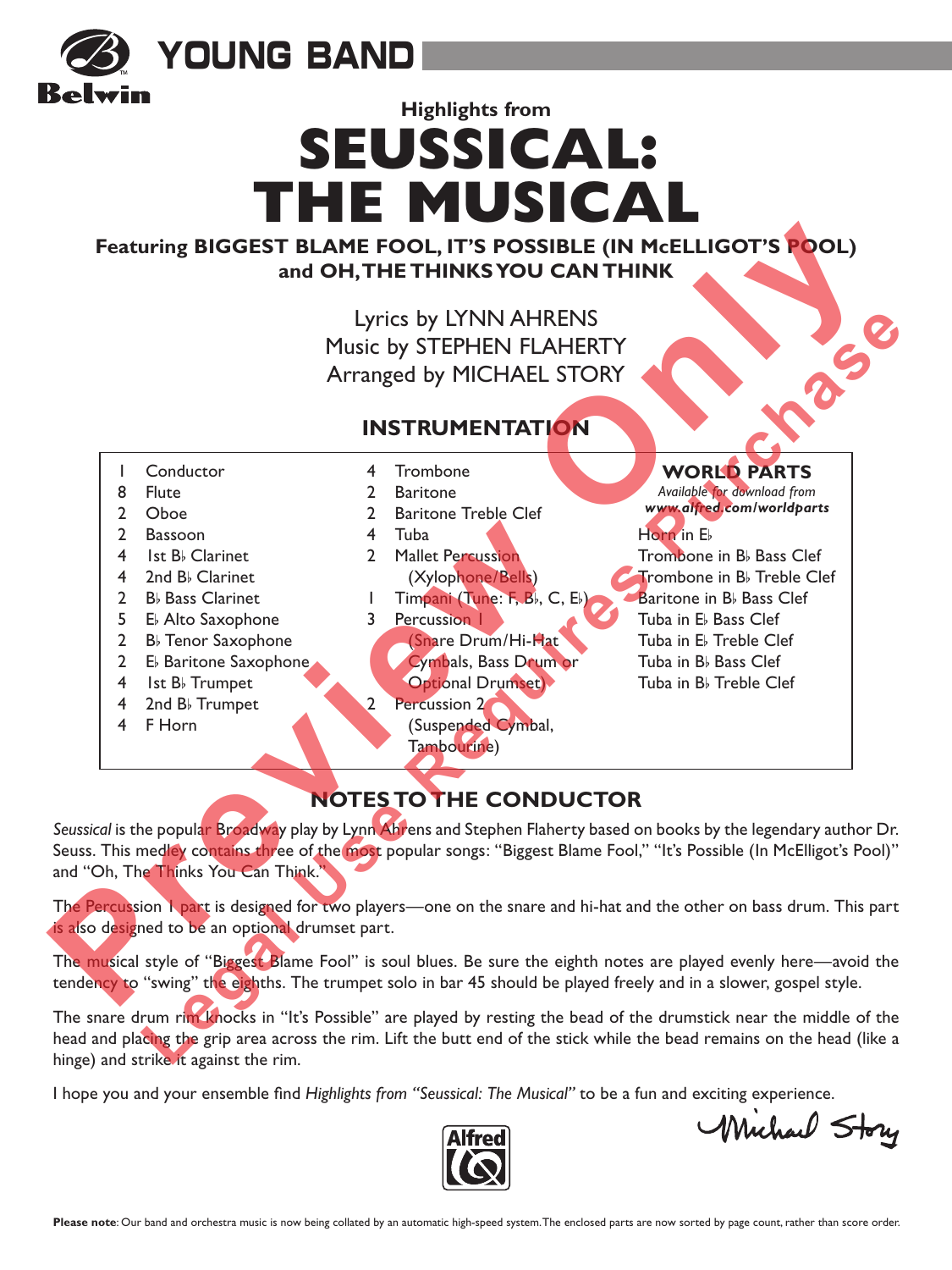### **Seussical: The Musical** *Highlights from*

Featuring BIGGEST BLAME FOOL, IT'S POSSIBLE (IN McELLIGOT'S POOL) and OH, THE THINKS YOU CAN THINK

FULL SCORE Approx. Duration - 4:00

Lyrics by Lynn Ahrens Music by Stephen Flaherty *Arranged by Michael Story*



Purchase a full-length<br>performance recording! alfred.com/downloads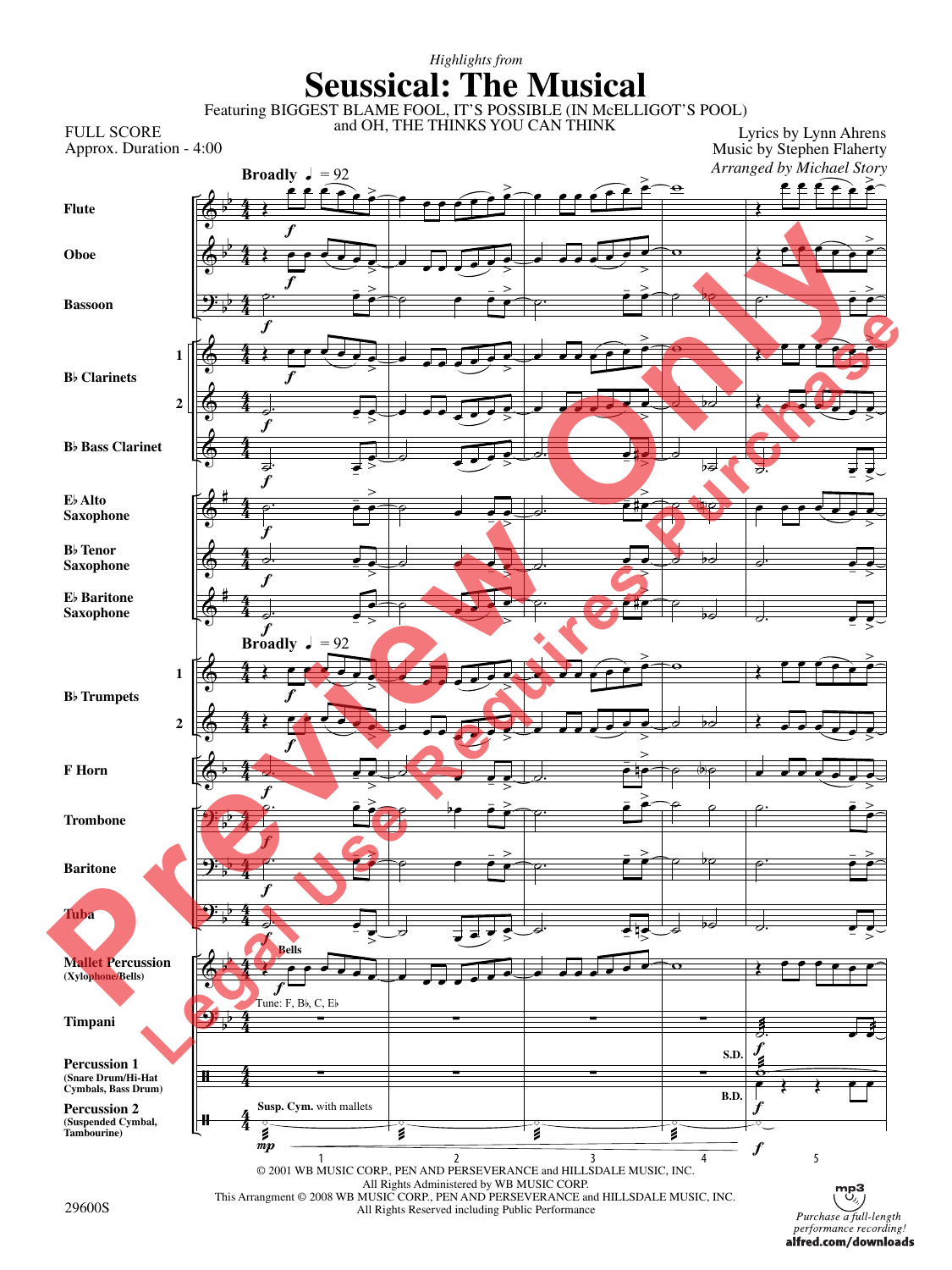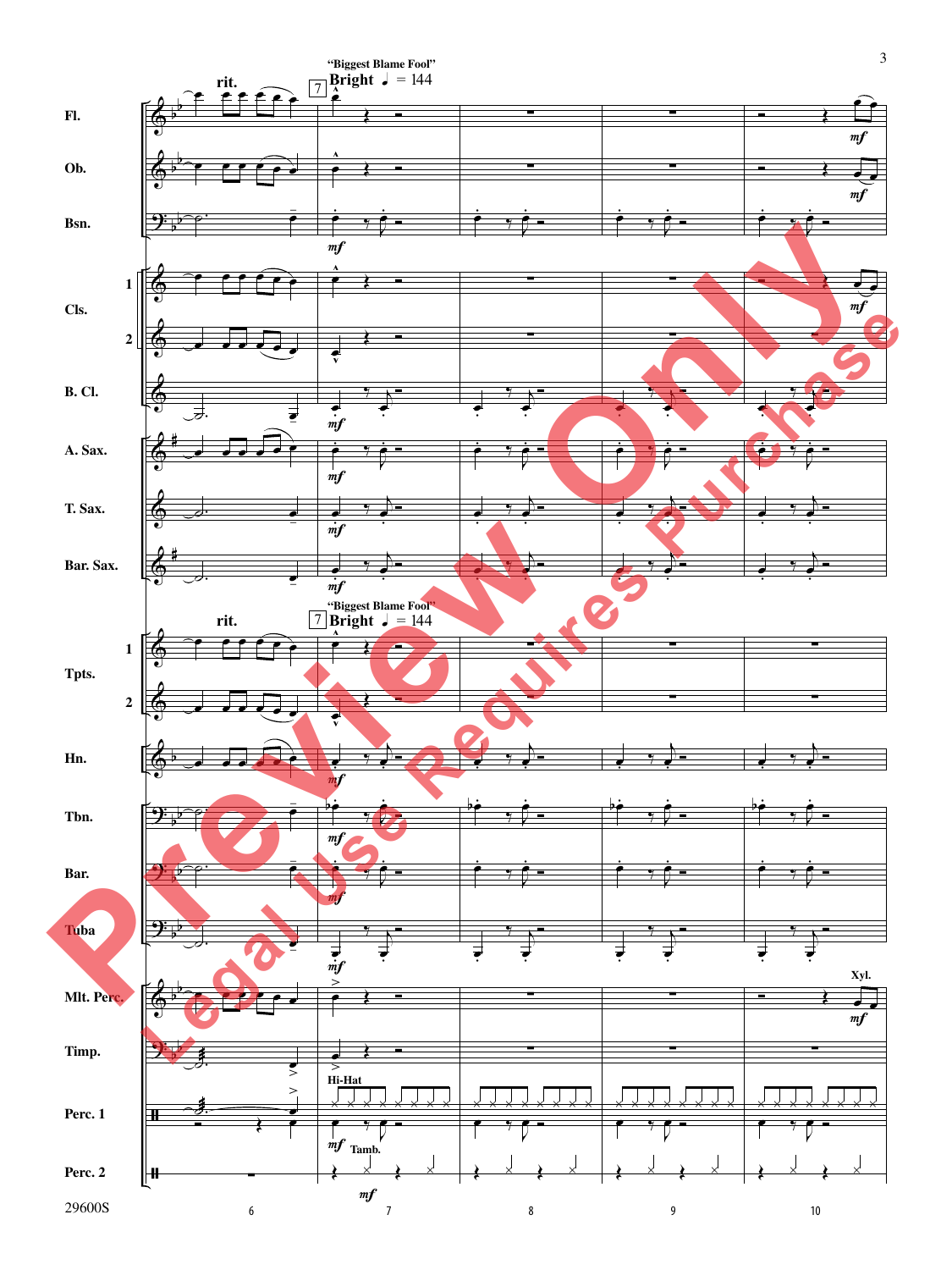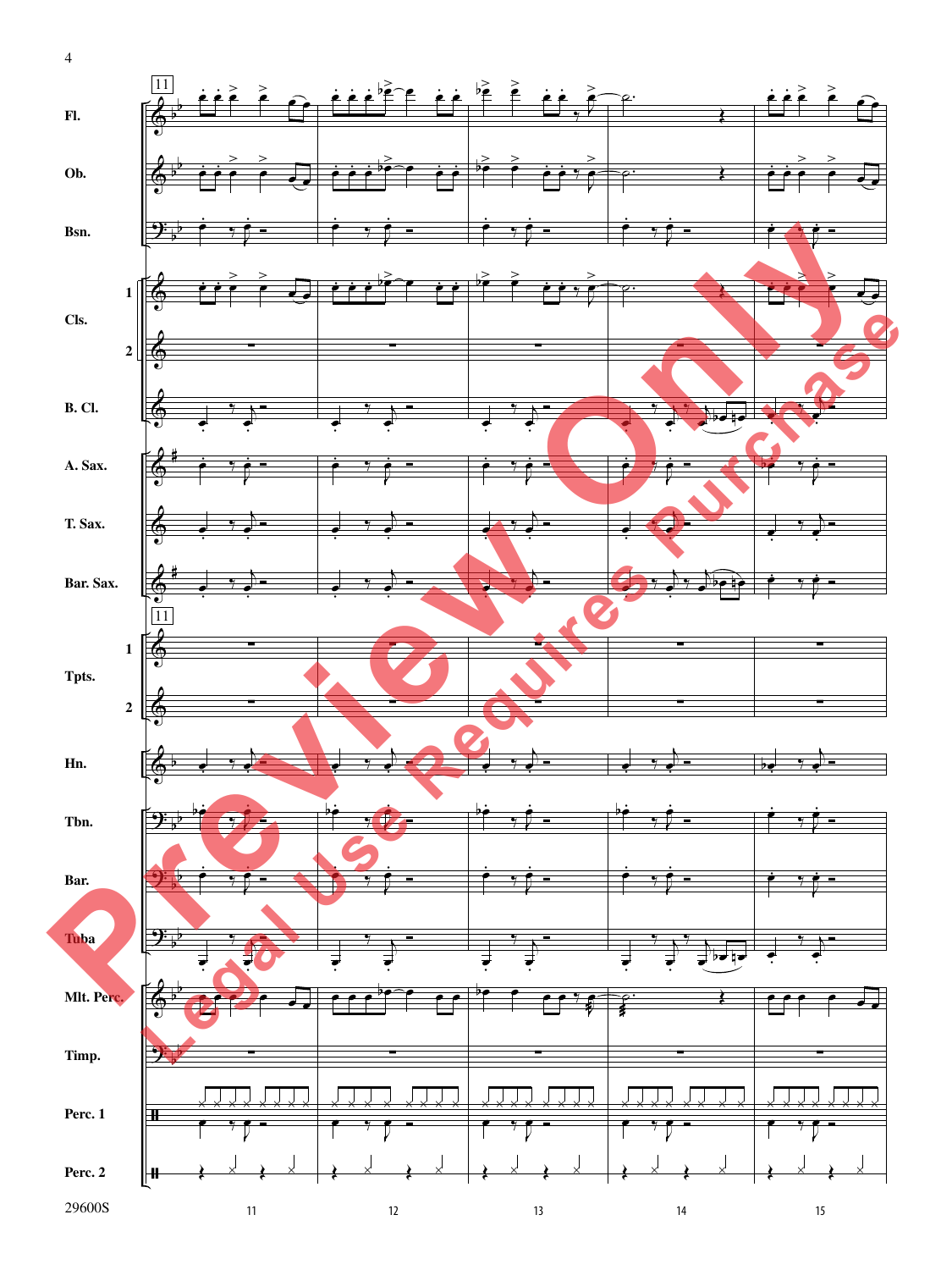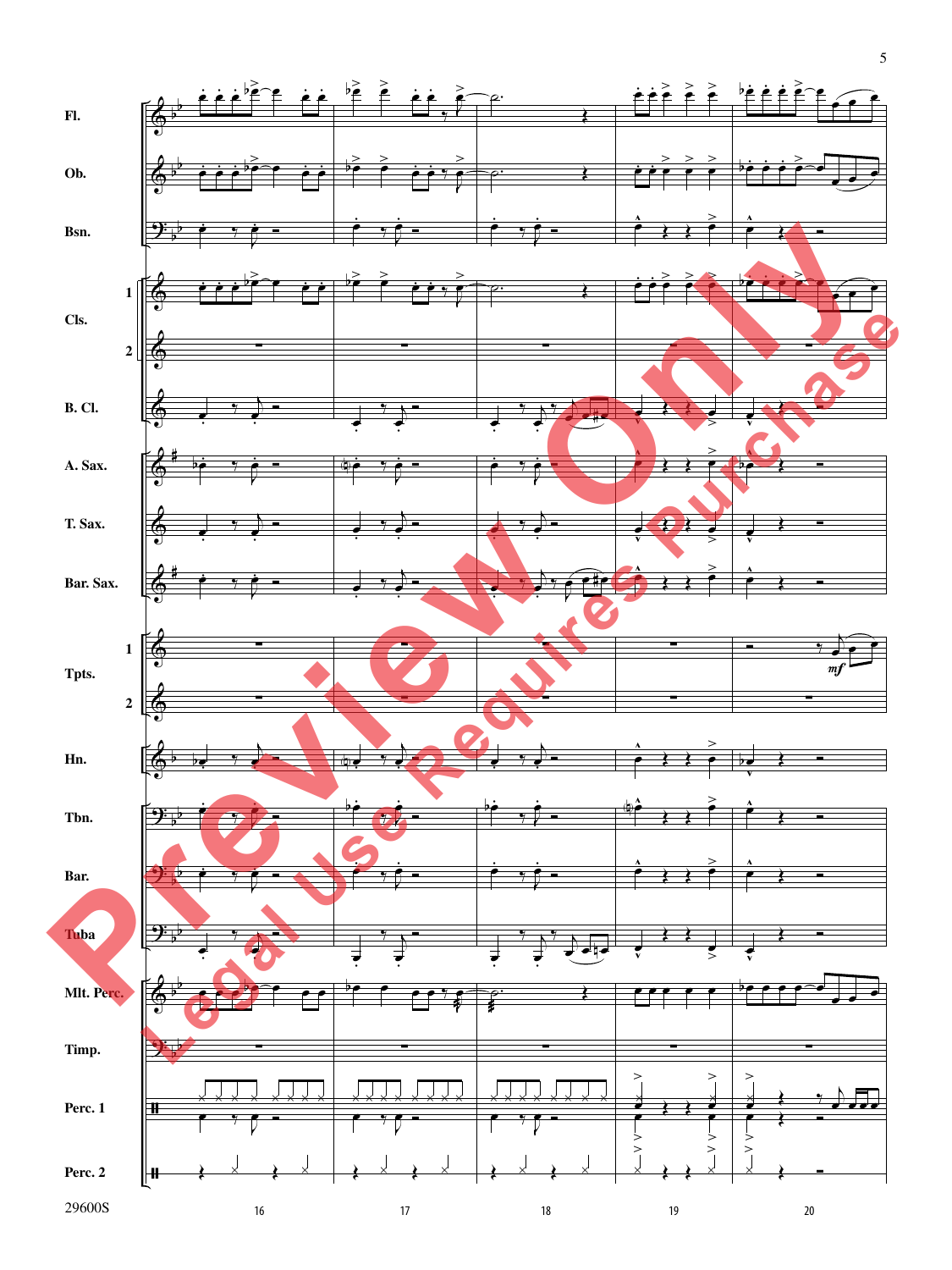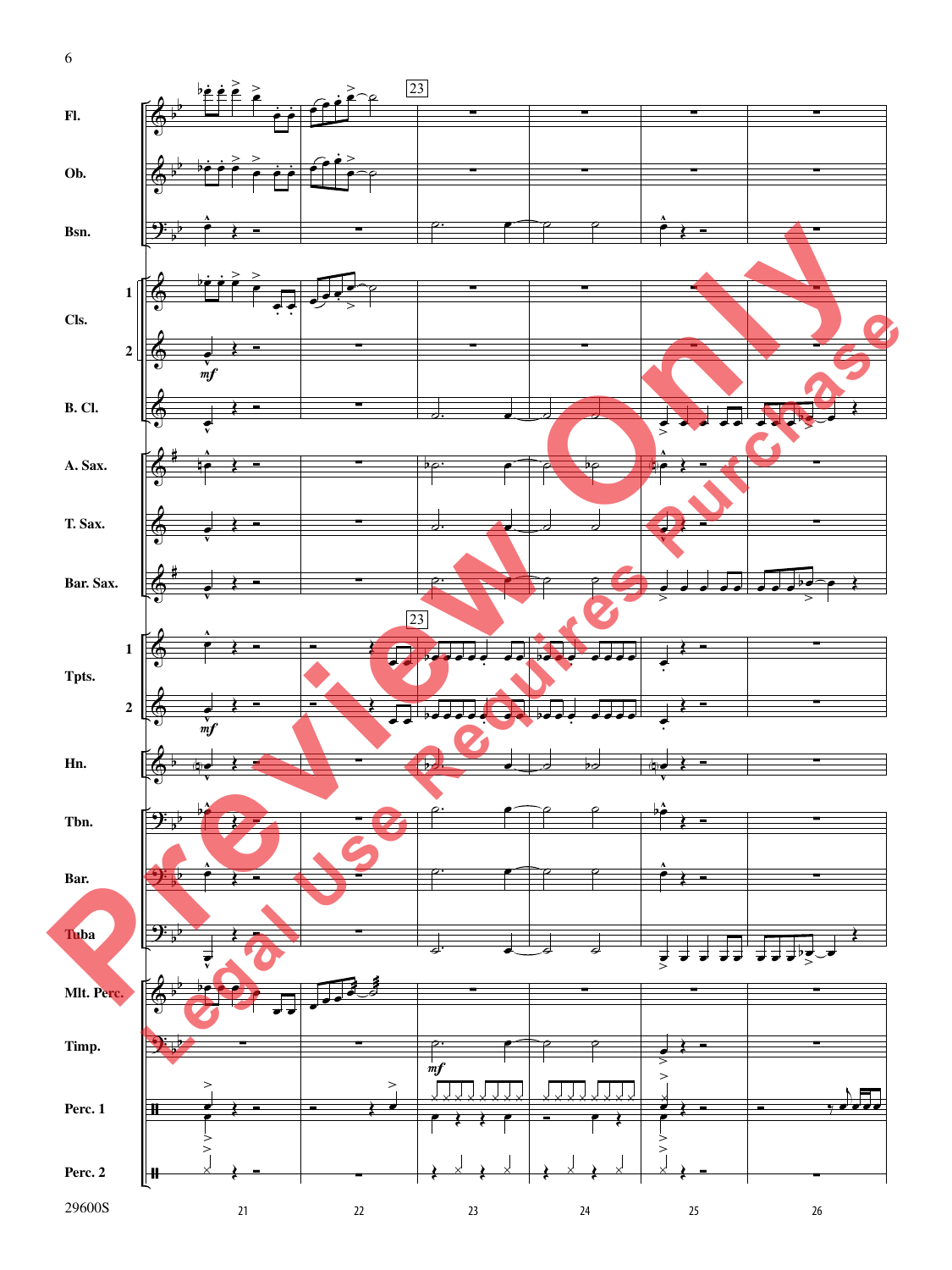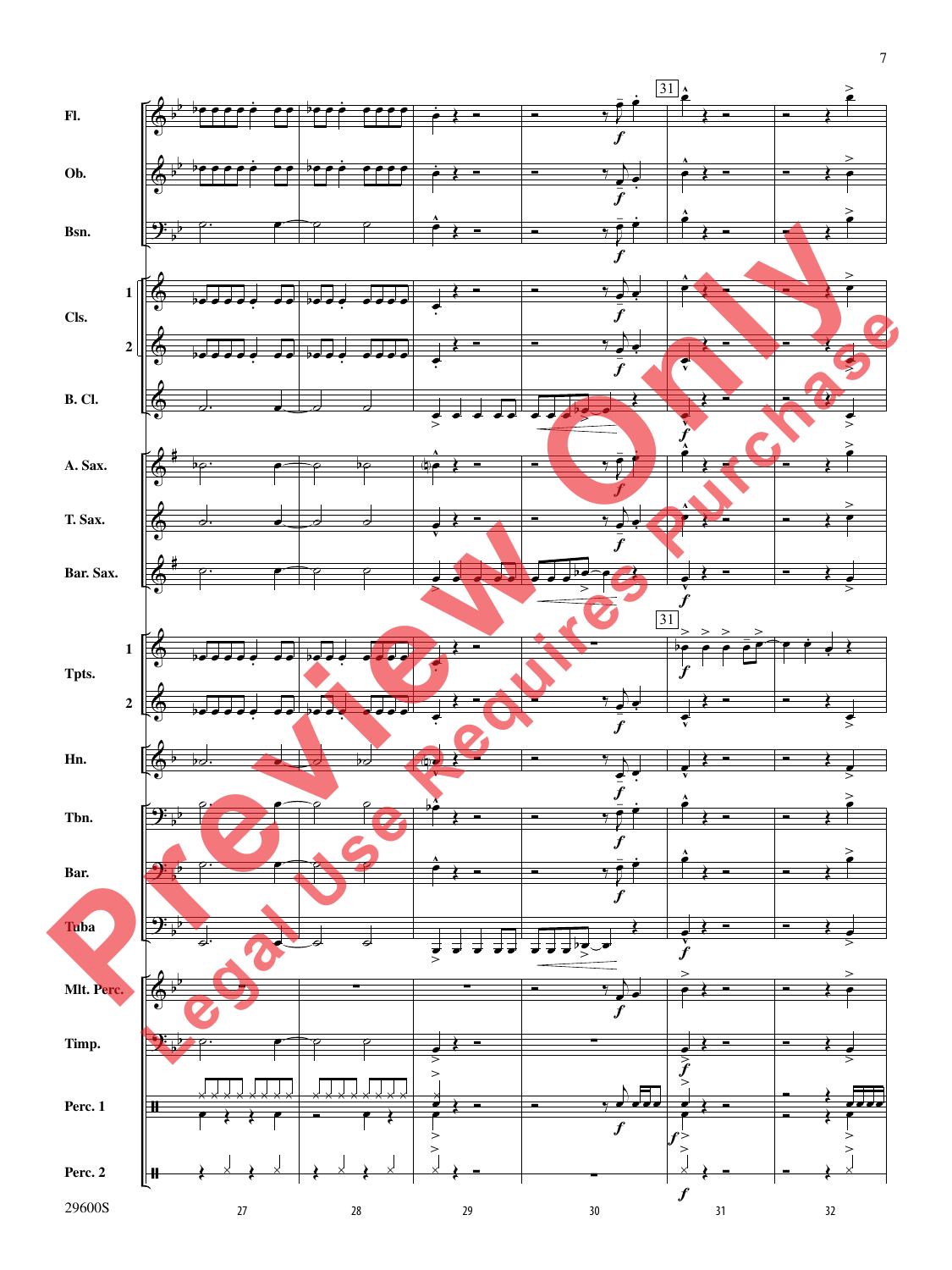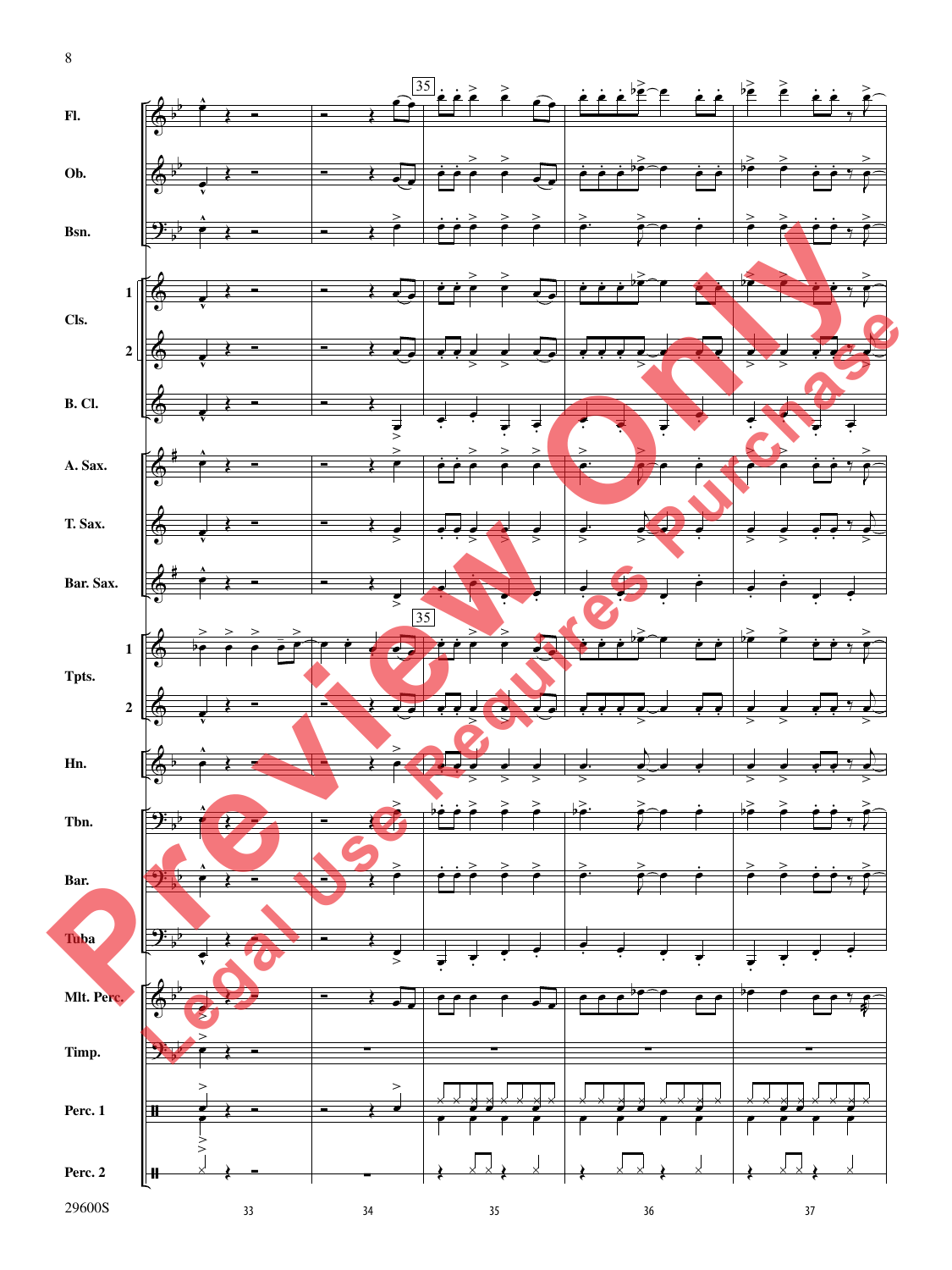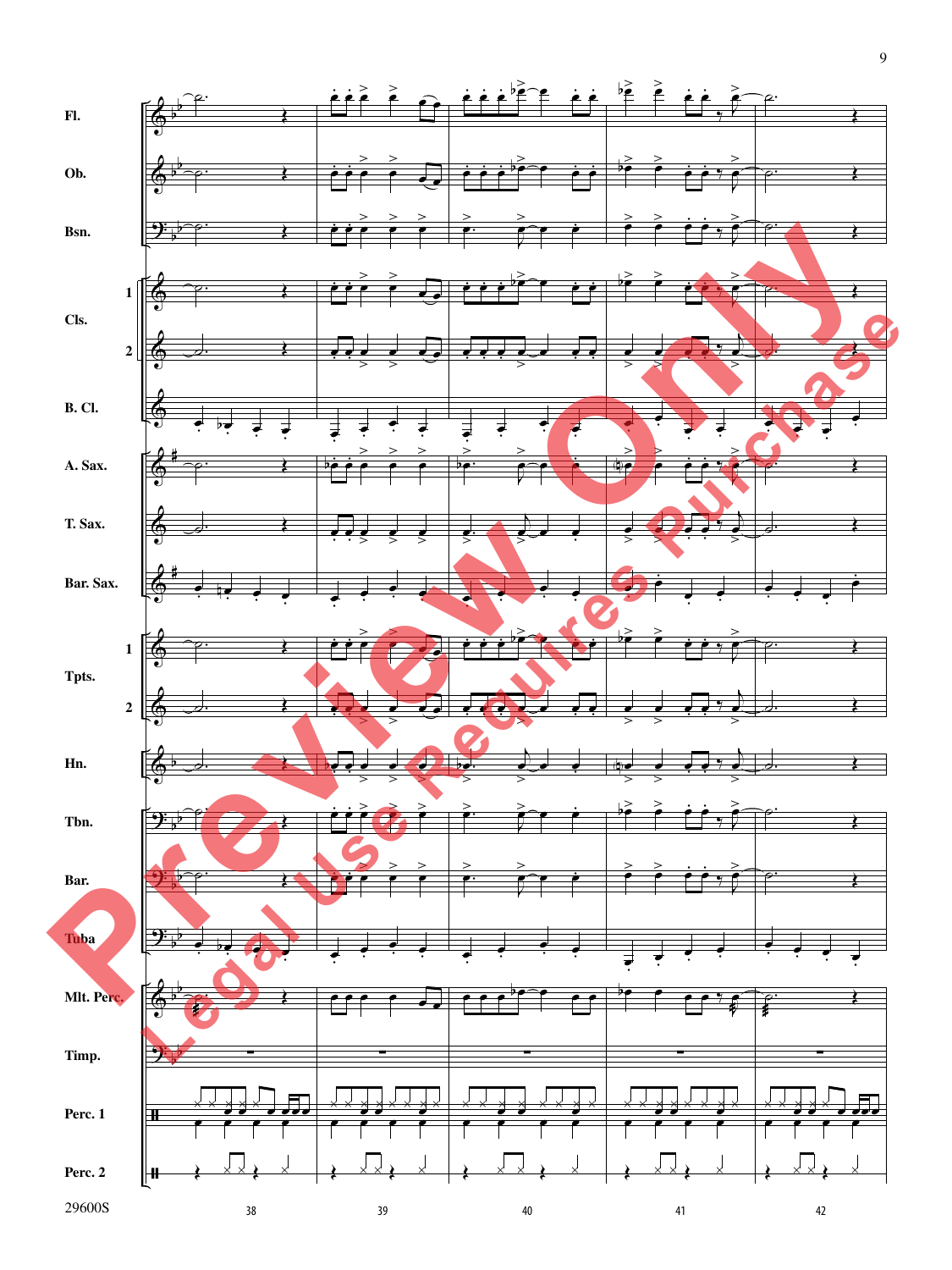

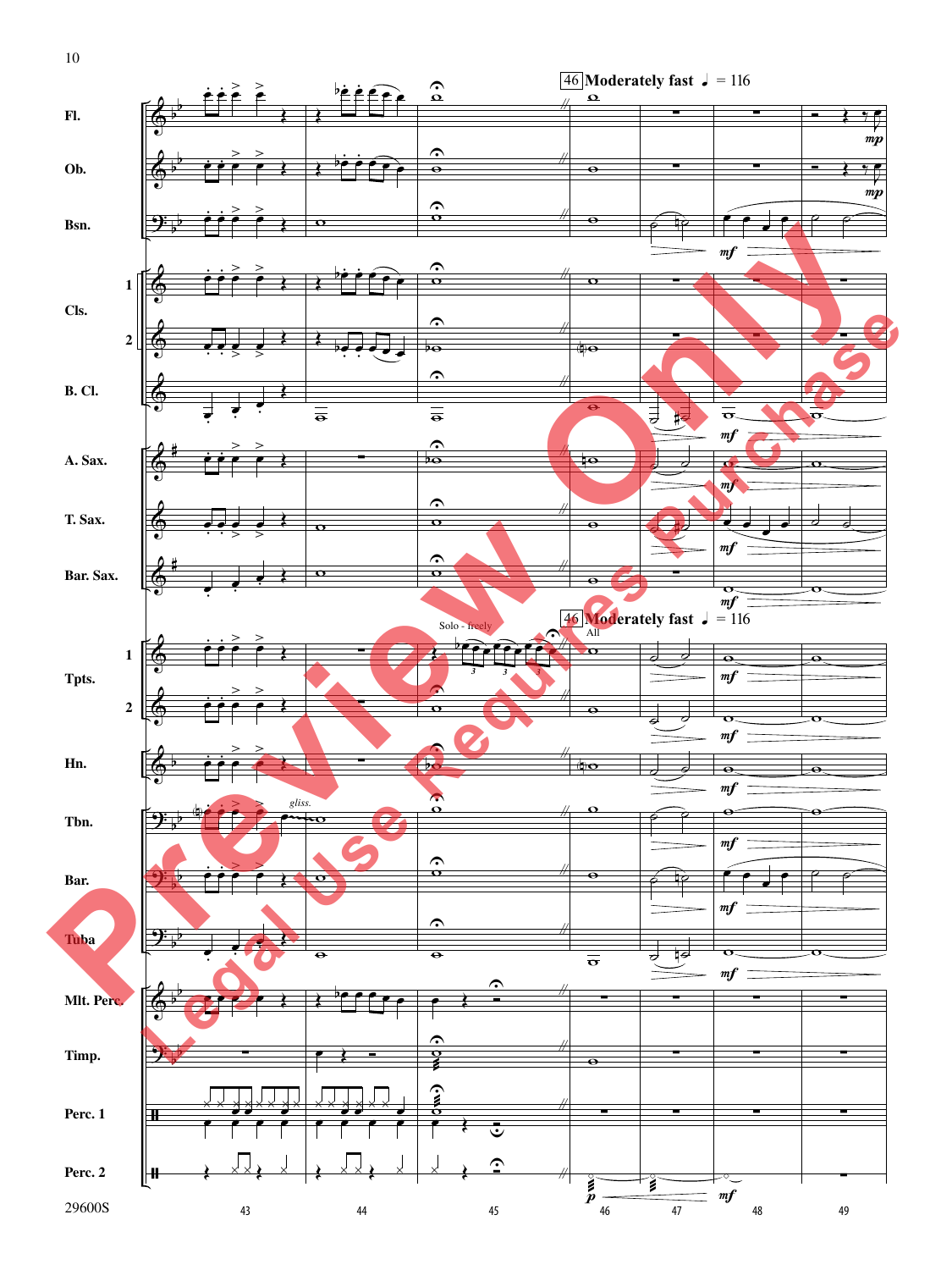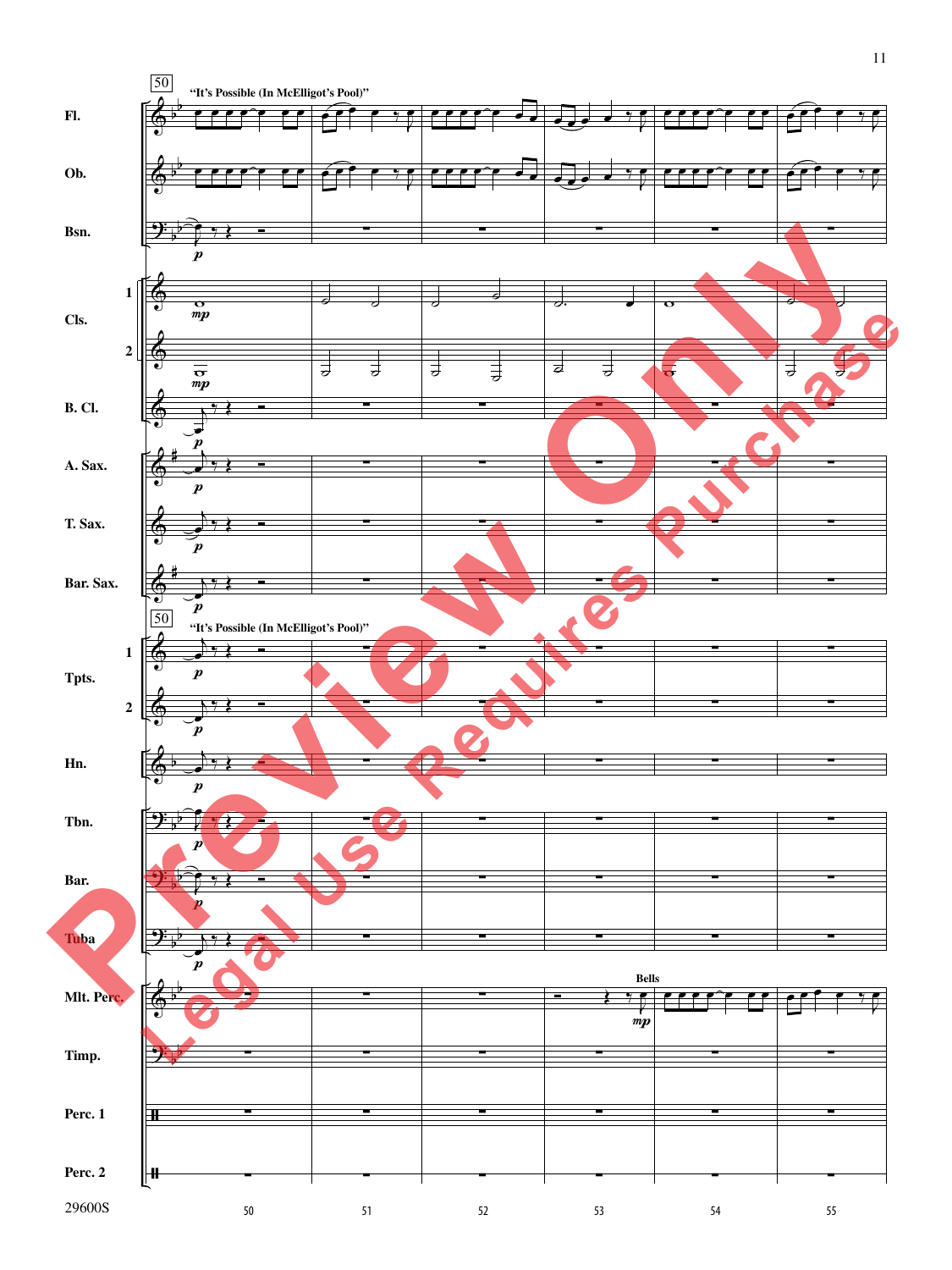

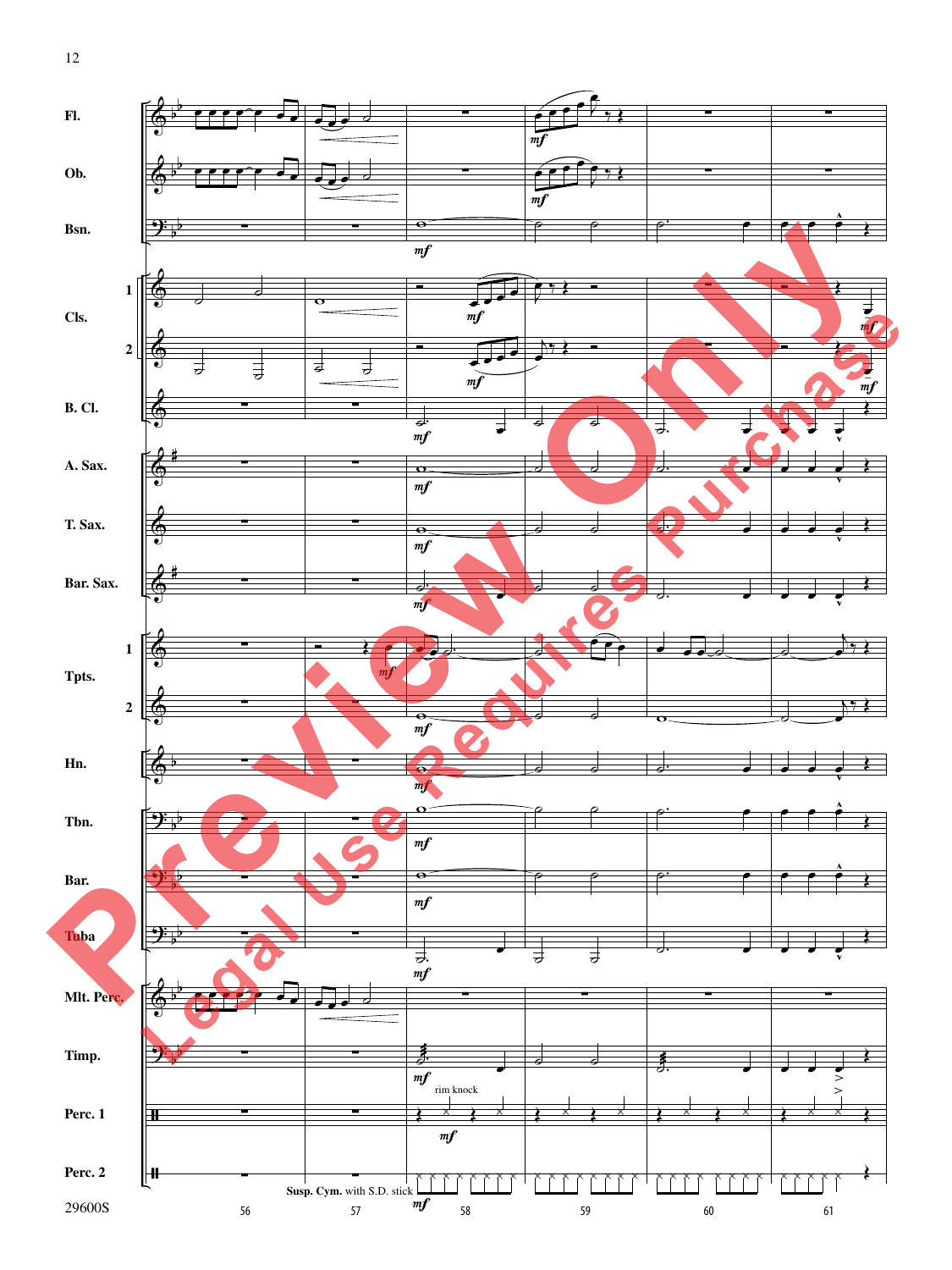

64∑

65∑

66∑

67∑

62∑

29600S

63∑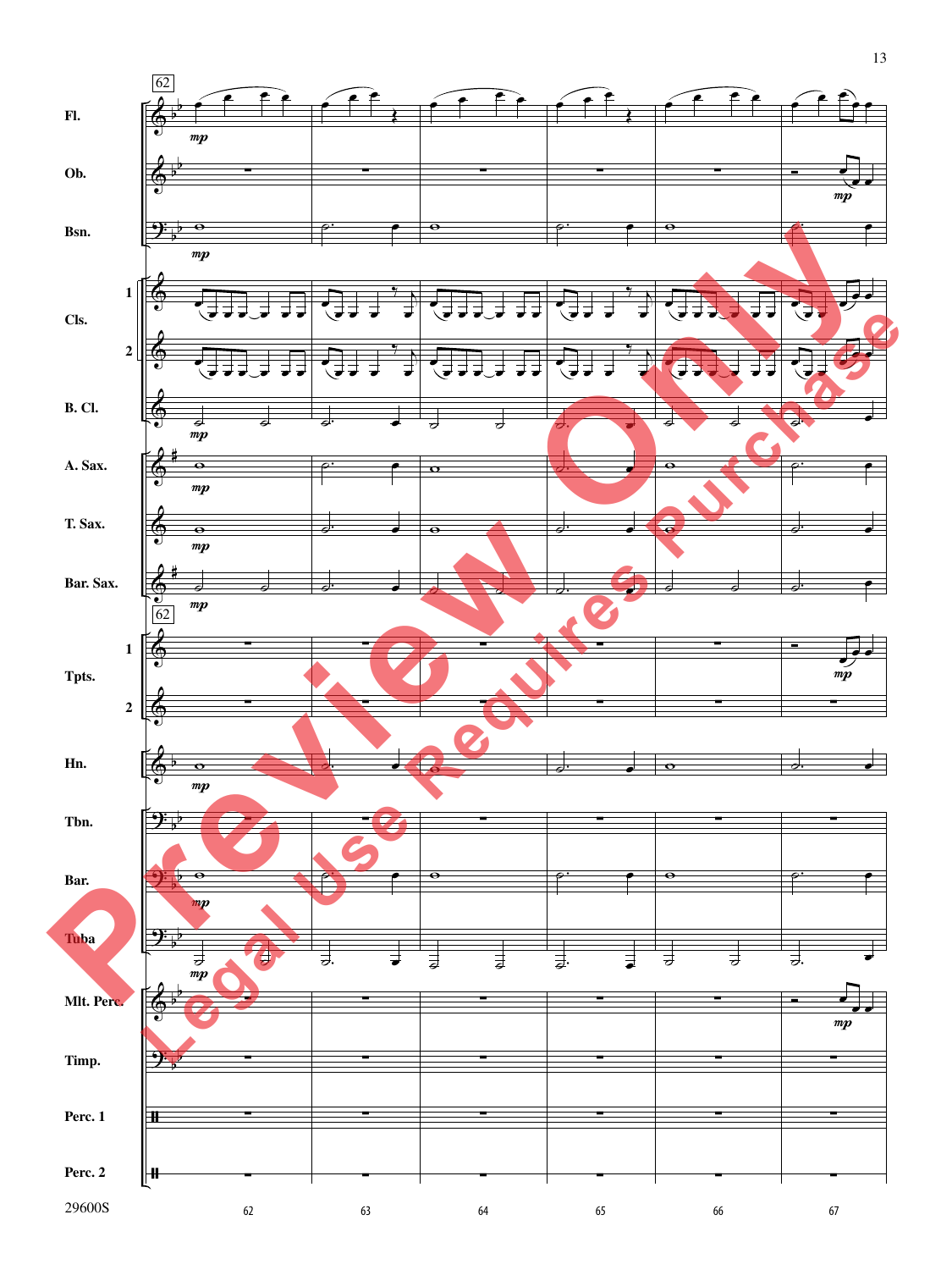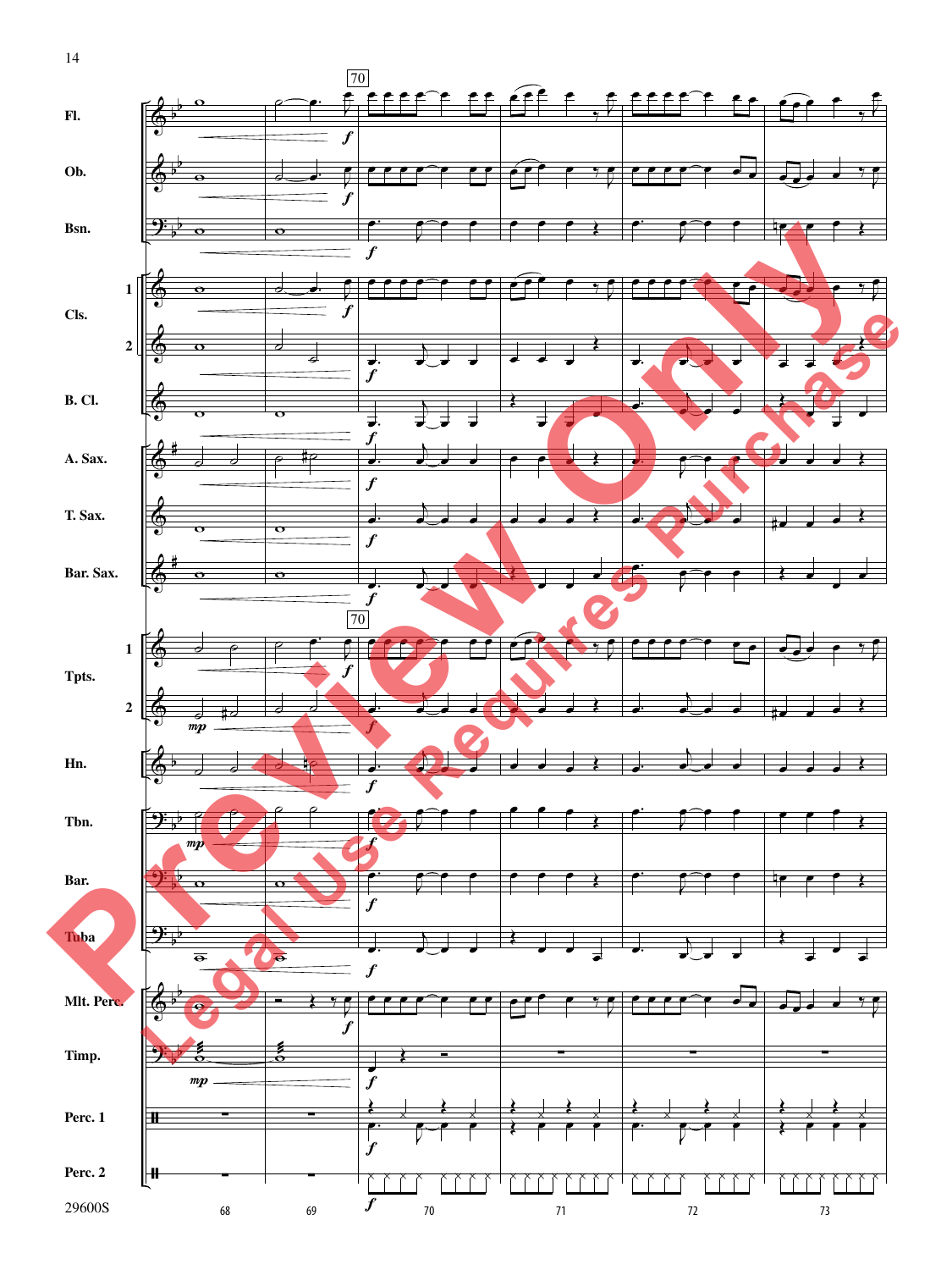78 È œ œ œ œ œ œ œ œ  $\frac{1}{2}$ œ œ œ œ œ É œ œ œ œ œ É œ É . œ œ ˙ b **Fl.** b  $\overline{ }$ &&?&&&&&&&&&???&?ãã b œ **Ob.** œ œ œ  $\bullet$   $\bullet$ œ œ œ  $\sharp$ œ œ œ œ œ b œ  $\frac{2}{\pi}$ œ œ œ œ œ œ œ œ œ ˙ . Jœ . . **Preview Only** œ P<br>P œ œ œ œ œ œ P<br>P œ œ œ **Bsn.** b œn œ Œ Œ  $\overline{\phantom{a}}$ b È œ œ œ  $\bullet$   $\bullet$   $\bullet$ œ œ œ P œ œ œ œ œ É œ  $\overline{ }$ œ œ œ **1212** œ œ œ . œ œ ˙ **Cls. Legal Use Requires Purchase**Œ Œ ∑∑∑  $\Rightarrow$ jœ œ œ œ . œ œ œ œ . œ œ œ œ œ **B. Cl.**  $\frac{1}{2}$ Œ Œ Œ . j<br>J œ œ œ œ œ œ œ œ œ œ œ . ##bb  $\frac{1}{2}$ **A. Sax.** œ œ Œ  $\overline{z}$ œ œ Œ  $\overrightarrow{e}$ œ . œ œ œ . œ œ œ  $\Rightarrow$  $\frac{1}{2}$ **T. Sax.** Œ Œ  $\leftarrow$   $\leftarrow$   $\leftarrow$  $\overline{z}$ . . œ œ œ œ œ œ œ œ œ œ œ# œ . **Bar. Sax.** œ Œ jœ Œ œ F<br>7 œ œ Œ ∑ œ œ . œ œ œ œ œ 78 È œ œ œ  $\bullet$ œ œ œ P œ œ œ œ œ ‰ œ œ œ  $\qquad \qquad \bullet$  $\frac{1}{2}$ P œ œ œ œ œ **Tpts.** jœ jœ Œ Œ ∑∑∑ . . œ œ œ œ œ œ œ œ œ œ œ# œ  $\frac{4}{\pi}$ jœ **Hn.** œ  $\ddot{\epsilon}$ Œ . œ . œ œ œ œ œ œ œ œ œ œ . œ œ . œ P œ œ œ  $\frac{2}{\sqrt{2}}$ œ œ œ œ œ  $\mathbf{\Theta}$ **Tbn.** Œ œ Œ Jœ . . œ P<br>P œ œ œ œ œ œ P<br>Z œ œ œ **Bar.** b œn œ Œ  $\longleftrightarrow$   $\rightarrow$ Œ b **Tuba** b j<br>C Œ Œ Œ ∑∑∑∑ b jœ œ . œ œ œ œ œ . œ œ œ œ œ b **Mlt. Perc.** œ œ œ œ œ œ œ œ œ œ œ  $\beta$ œ œ œ œ œ œ b  $\frac{2}{\pi}$ œ Œ œ œ œ œ **Timp.** b ∑ ∑ ∑ ∑ b Œ Œ Œ Œ Œ Œ **Perc. 1**  $\mathbf{H}$ ¿ ¿ ¿ ¿ ¿ ¿ ¿ ¿  $\blacksquare$ Œ Œ œ .  $\nabla$ œ œ œ œ œ œ .  $\int$ œ œ œ œ Œ

**Perc. 2**

29600S

74

75

76

77

78∑

ř ř ř ř ¿ Œ

ř ř ř ¿ ¿ ř ř ř

ř ř ř ř ř ¿ ¿ ř

ř ř ř ř ř ¿ ř ř

╟╫

15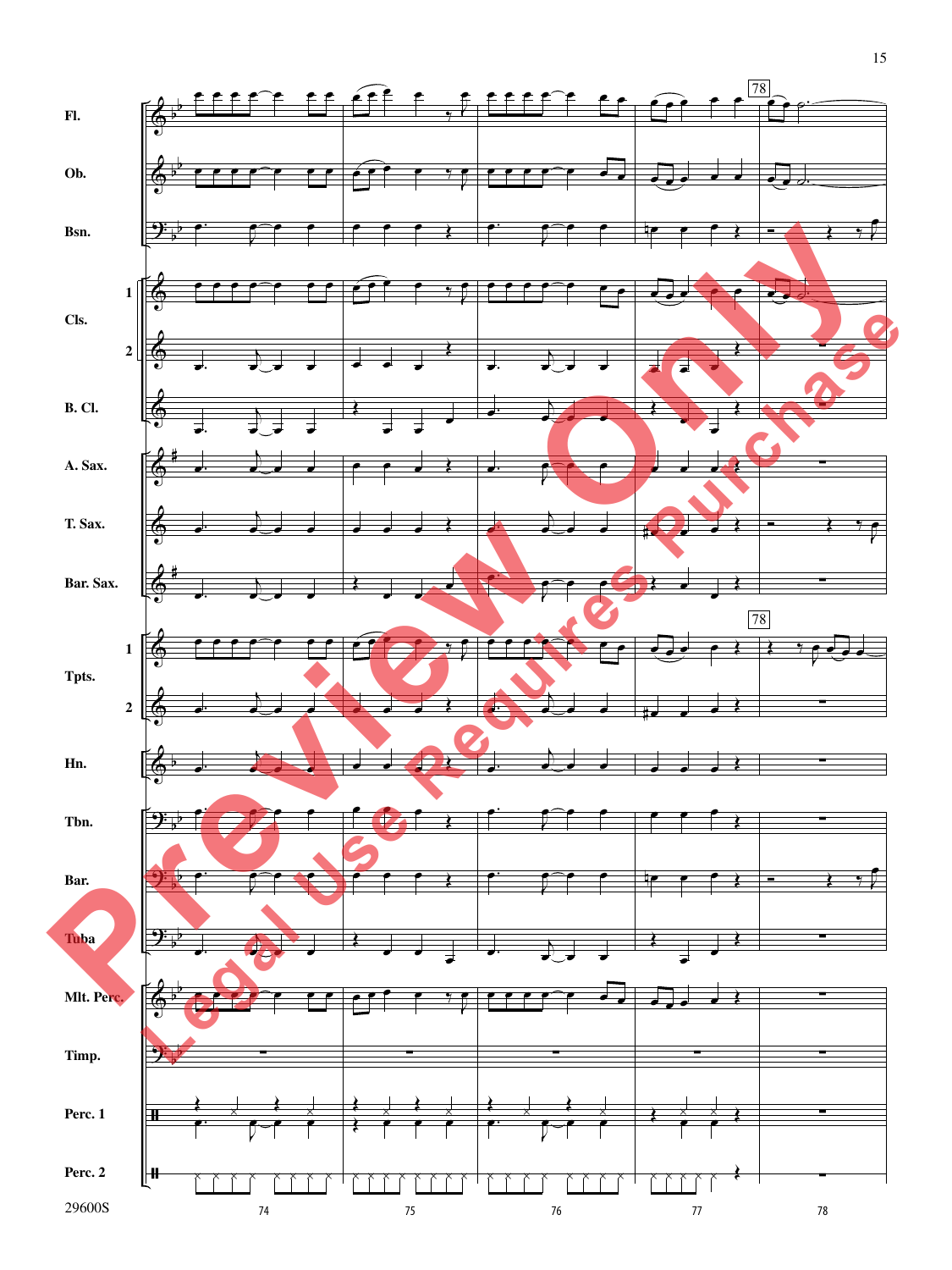

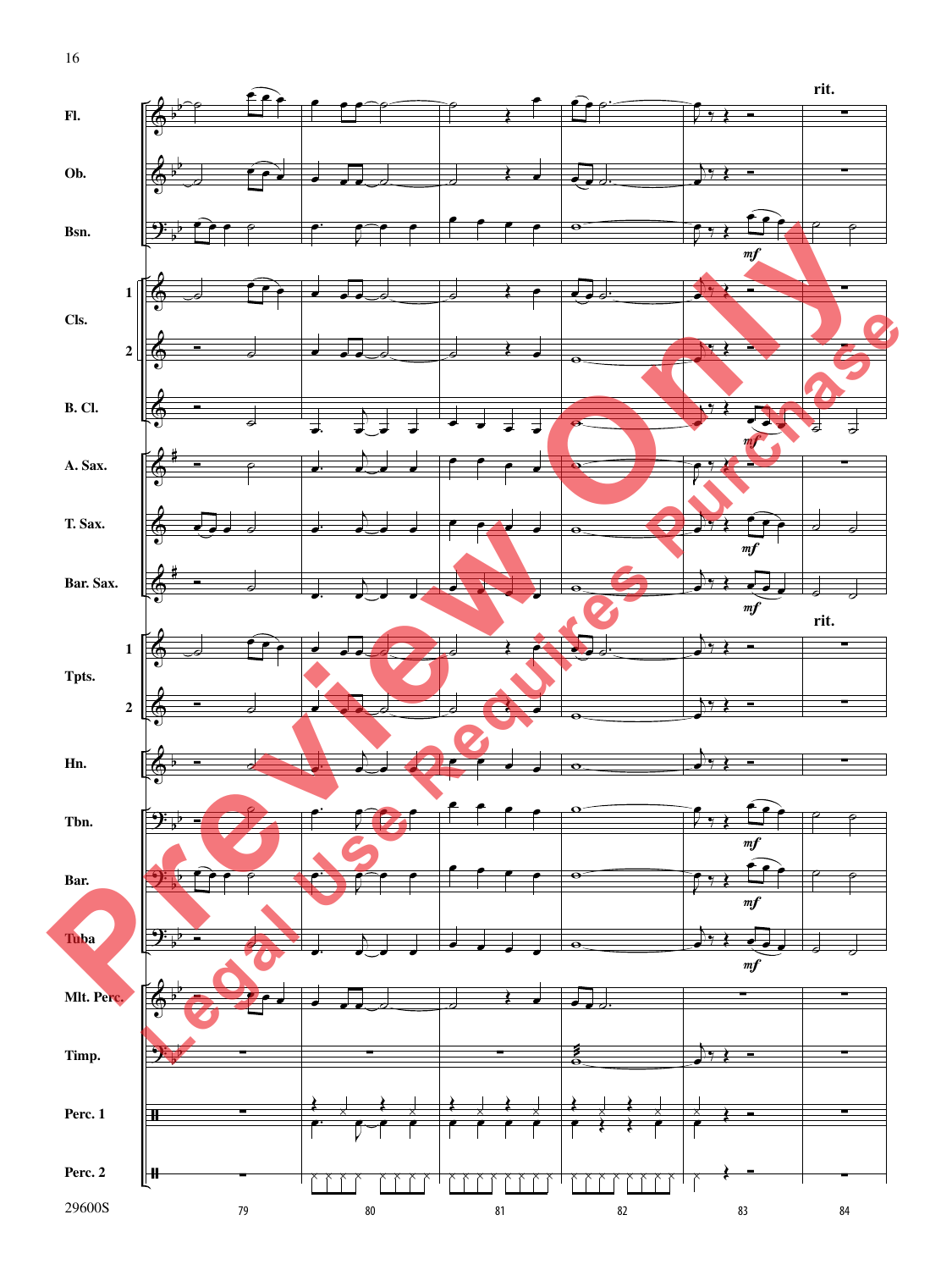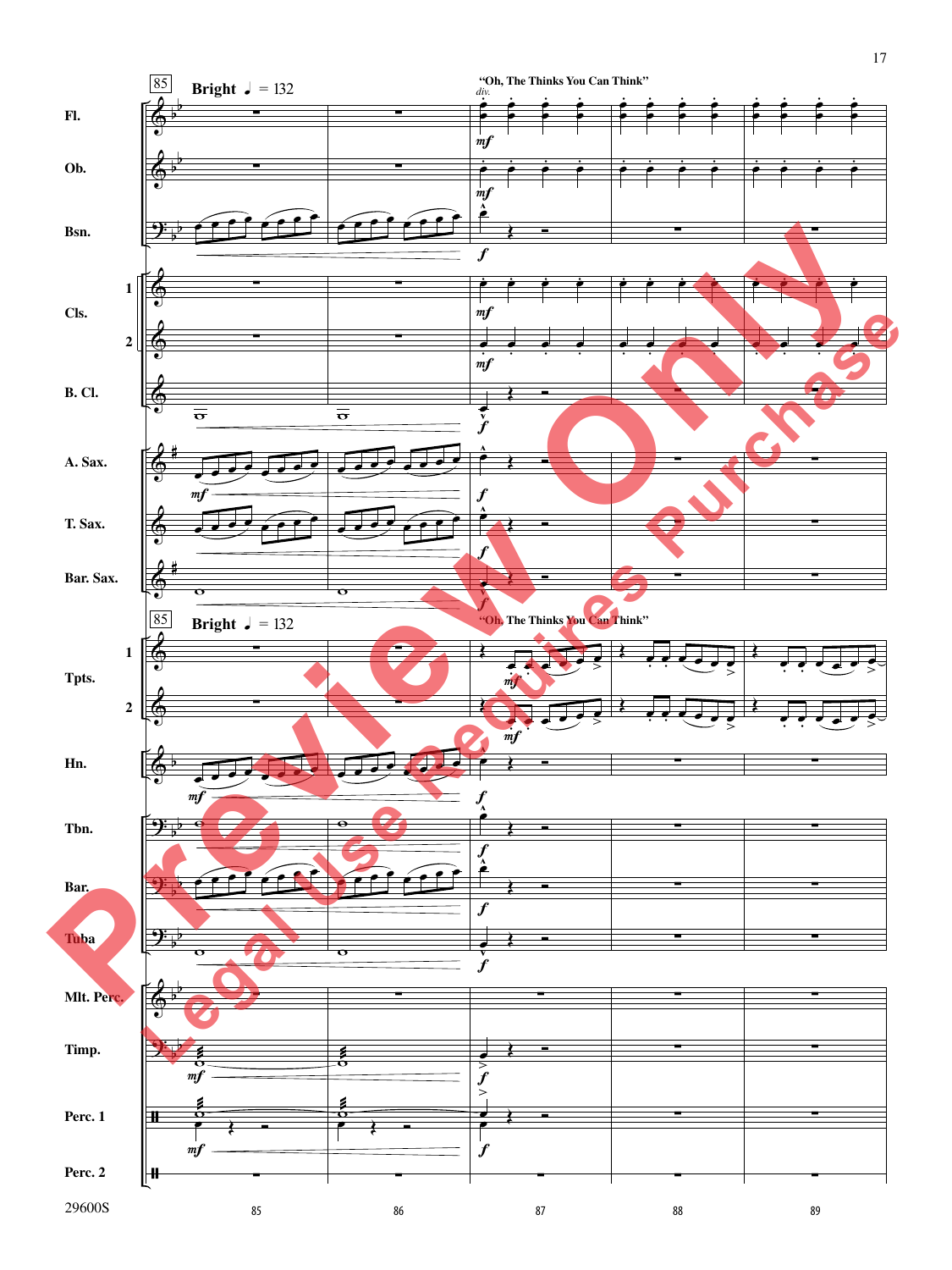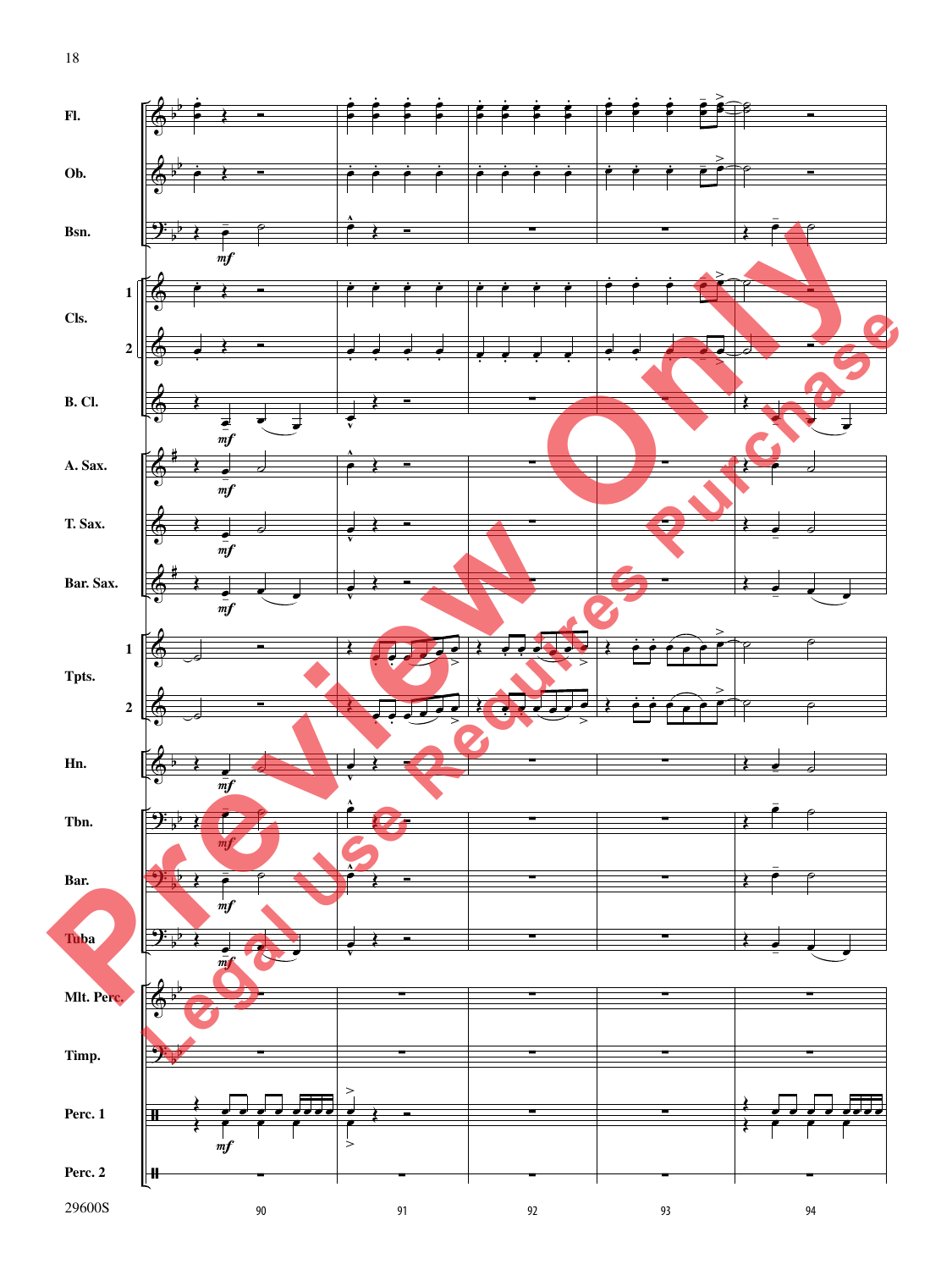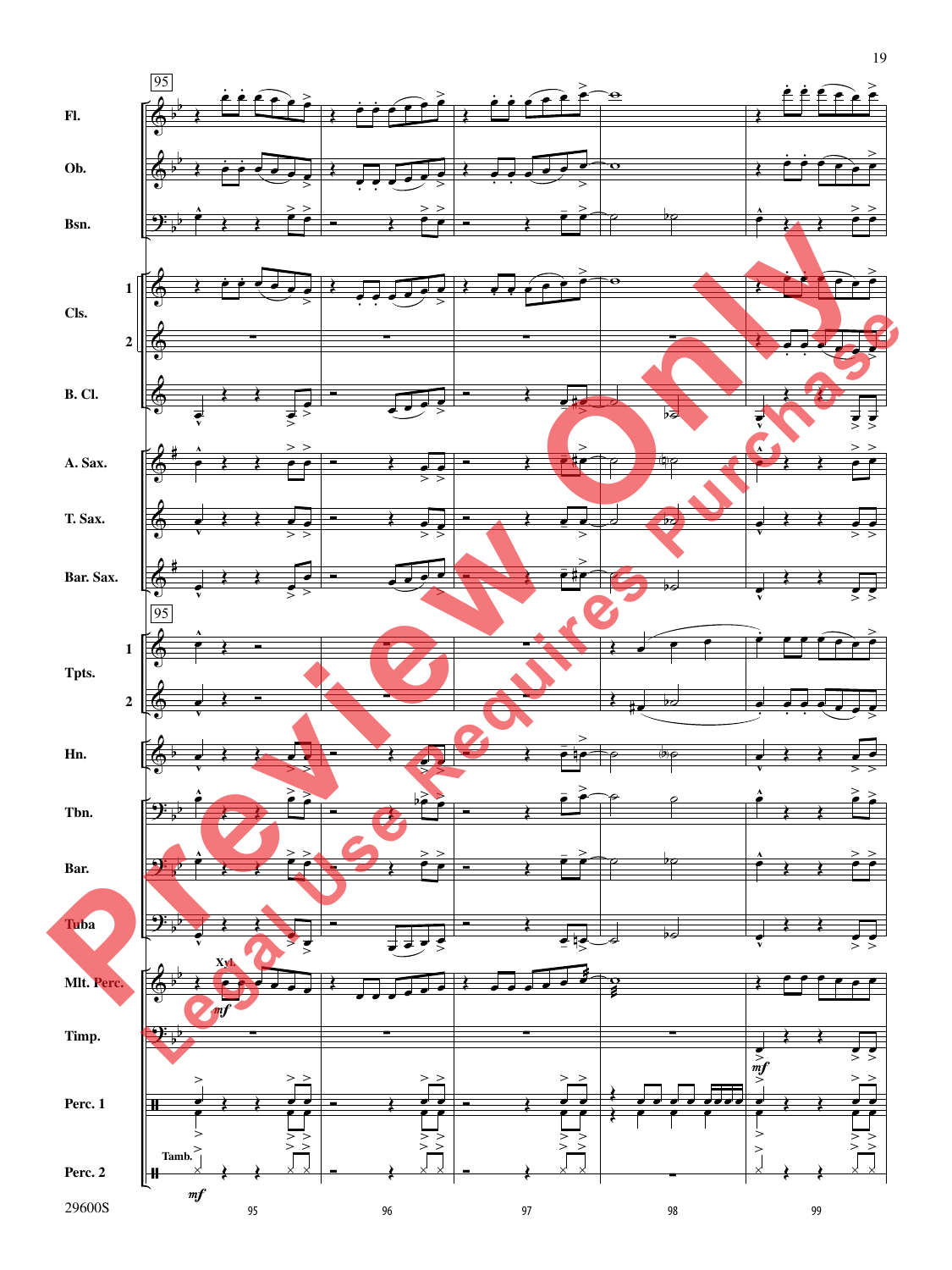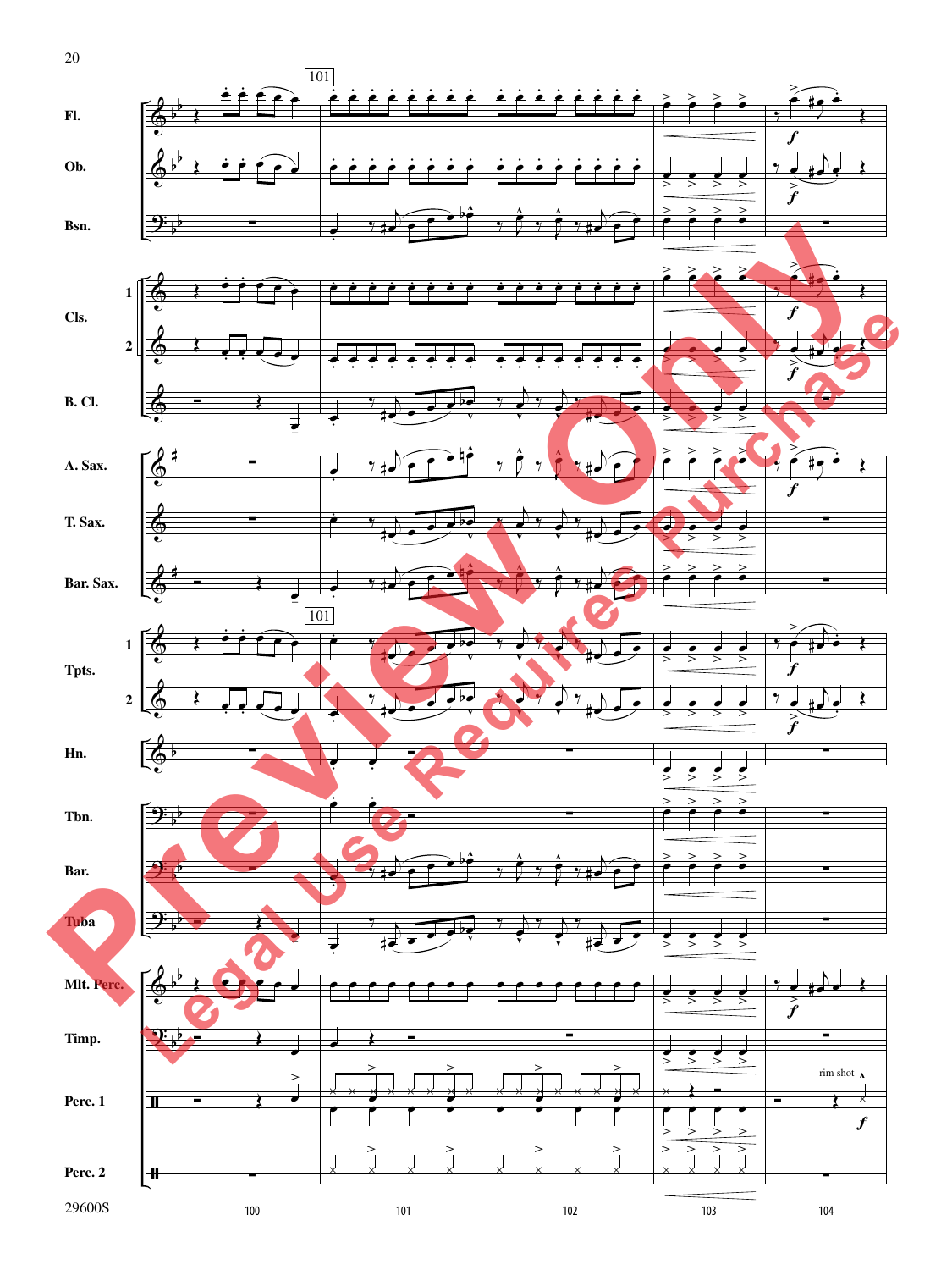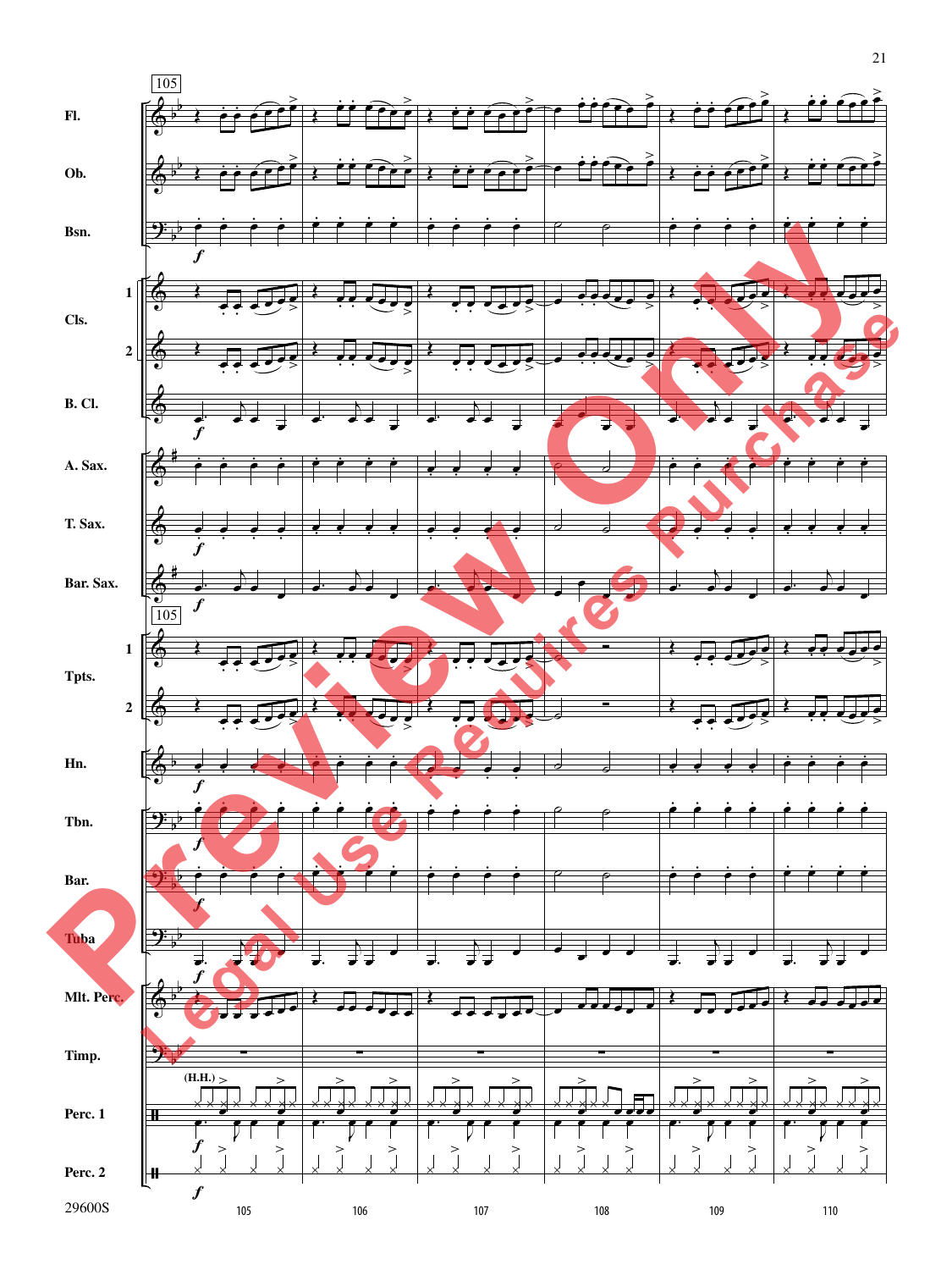

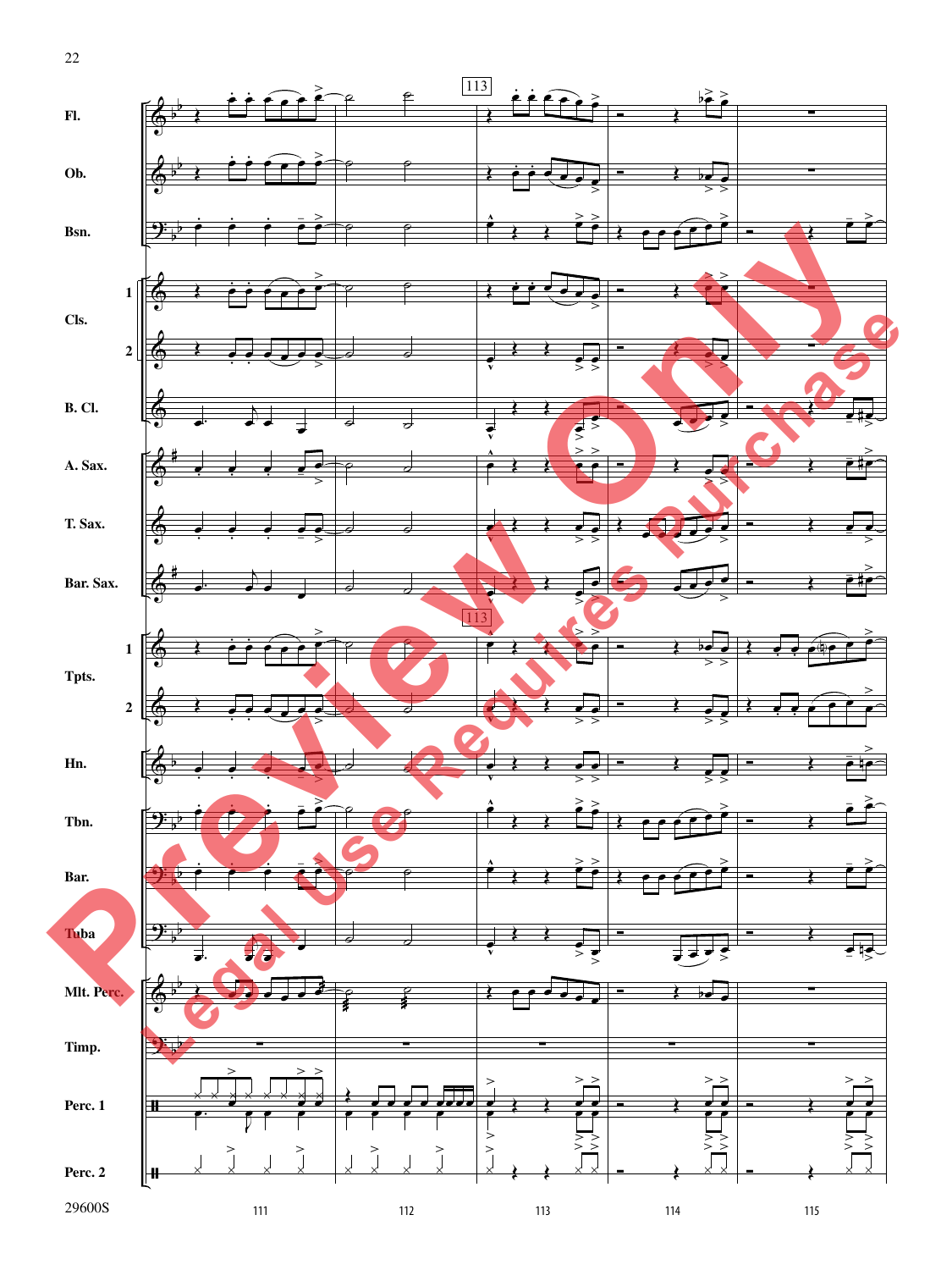